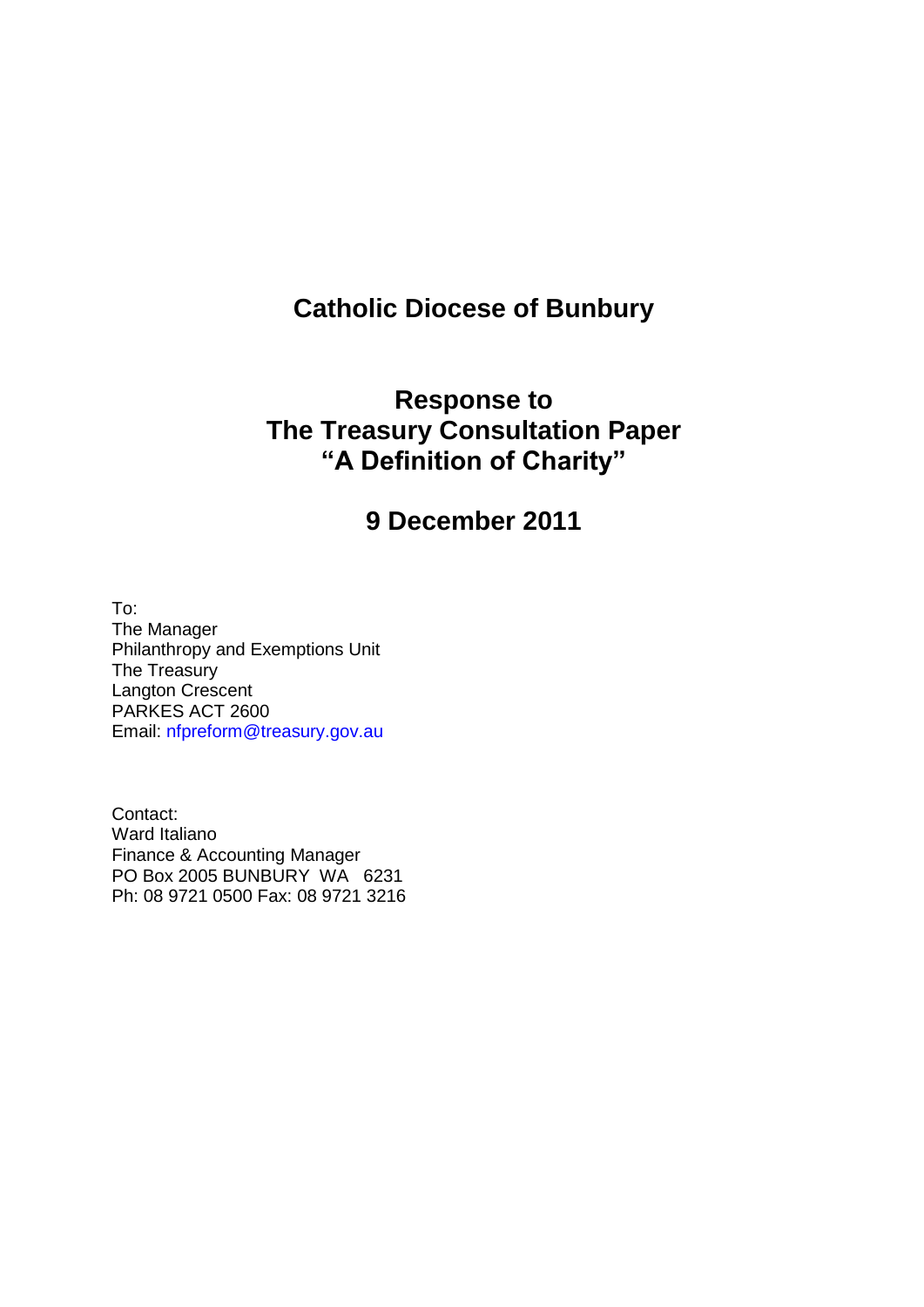### **Background**

The Treasury's consultation paper "A Definition of Charity" follows on from the 2011-12 Federal Budget not-for-profit reforms which include the formation of the Australian Charities and Not-forprofits Commission (ACNC). Several studies have investigated the introduction of a statutory definition of charity and this consultation paper is the latest attempt to legislate in this area. The previous draft bill introduced in 2003 was rejected.

It is important to note that two significant High Court decisions have been handed down in the time since 2003. The *Aid/Watch* and *Word Investments* decisions found in favour of charities where the government attempted to assert that certain activities were incompatible with charitable purposes. The overall concern of the Catholic Diocese of Bunbury is that the stance taken by the government in these cases should be assumed to be the natural legislative bias when drafting and enforcing charitable legislation. In other words, the courts arguably can be seen as the friend of charities whereas government seeks to restrict charitable activities principally for revenue and political reasons. The proposals contained in the consultation paper and recent legislative activity bear this out as will be outlined below.

#### **Summary**

The Catholic Diocese of Bunbury (the Diocese) objects to the proposed legislation to define a charity on a number of grounds:

- i. Once a common law term is given a statutory definition it becomes subject to change by government based essentially on ideology and political views. The consultation paper specifically assumes that this will be the case at item 12 which states a *"statutory definition will allow parliament to more easily alter the definition over time"*. Given that the definition of charity under common law has been reasonably consistent over a long period of time, one wonders why the government sees a need to alter it?
- ii. The statutory definition of Marriage introduced in 2004 is a prime example of a well established natural and common law principle falling into the realm of ideology and redefinition at the discretion of the government of the day. The notion of charity is expected to be subject to similar pressures as evidence presented below would indicate.
- iii. The application of a sector wide definition is problematic as evidenced by the 2010 Productivity Commission NFP Report where it states:

*A clear definition is required for measuring the contribution of the sector, and wherever the sector is treated differently from the 'for profit' business, 'government' or 'household' sectors. Yet the diversity of the sector suggests that such sector-wide treatment is unlikely to be appropriate as different*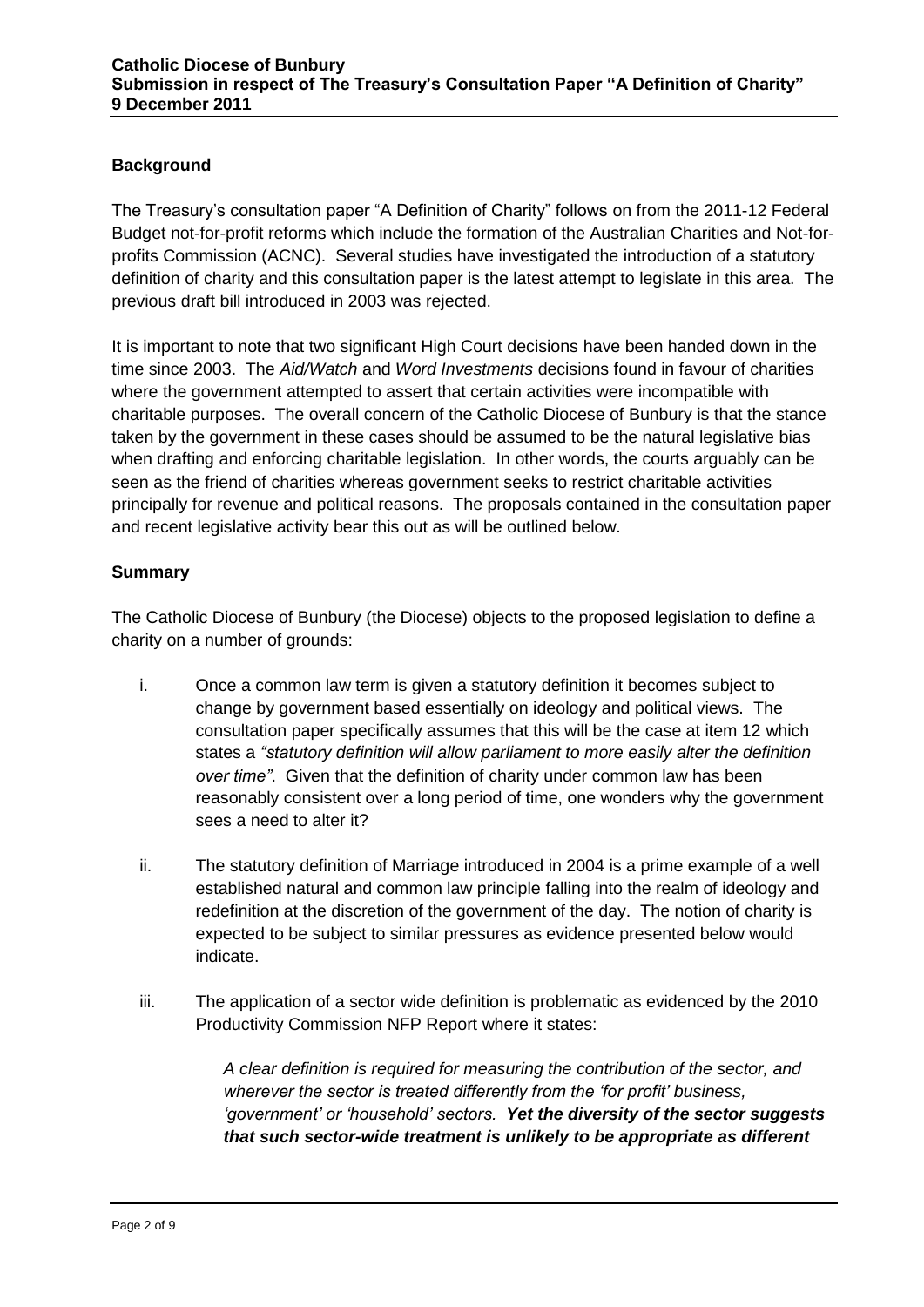### *segments warrant regulation and concessional treatment (p4)* (emphasis added)

- iv. The piecemeal presentation of reform in the not-for-profit sector is not conducive to clear decision making. The many streams of consultation being progressed at the moment make it difficult to determine the overall impact of any single change.
- v. The introduction of a statutory definition coupled with the reversal of presumption of public benefit for religious charities will add to compliance costs.
- vi. The 2010 Productivity Commission report recommended measures which would assist charities overcome these detrimental changes, yet there does not seem to be any move by government to enact these beneficial proposals which include:
	- i. Expanding scope of gift deductibility to cover all endorsed charitable entities and funds (recommendation 7.3)
	- ii. Assisting in the development of sustainable markets to access debt financing (recommendation 7.5)
	- iii. Increasing government funding to finance market wages to attract staff (recommendation 10.2)
	- iv. Ensuring appropriate independence and "not impose conditions associated with the general operation of the funded organisation beyond those essential to ensure the delivery of the agreed funding outcomes" (recommendation 11.3).
- vii. The timeframe for the introduction of the NFP reforms is not consistent. The Better Targeting of NFP Tax Concessions measures apply as from 1 July 2011, yet the statutory definition does not apply until 2013.
- viii. The problems that the government seem to be attempting to resolve for charitable entities principally relate to those of inter-jurisdictional activities and diverse reporting regimes. In our view, these problems could be better solved by harmonisation of state and Commonwealth laws and the Standard Business Reporting initiative rather than a quantum change such as proposed in the definition of charity consultation paper.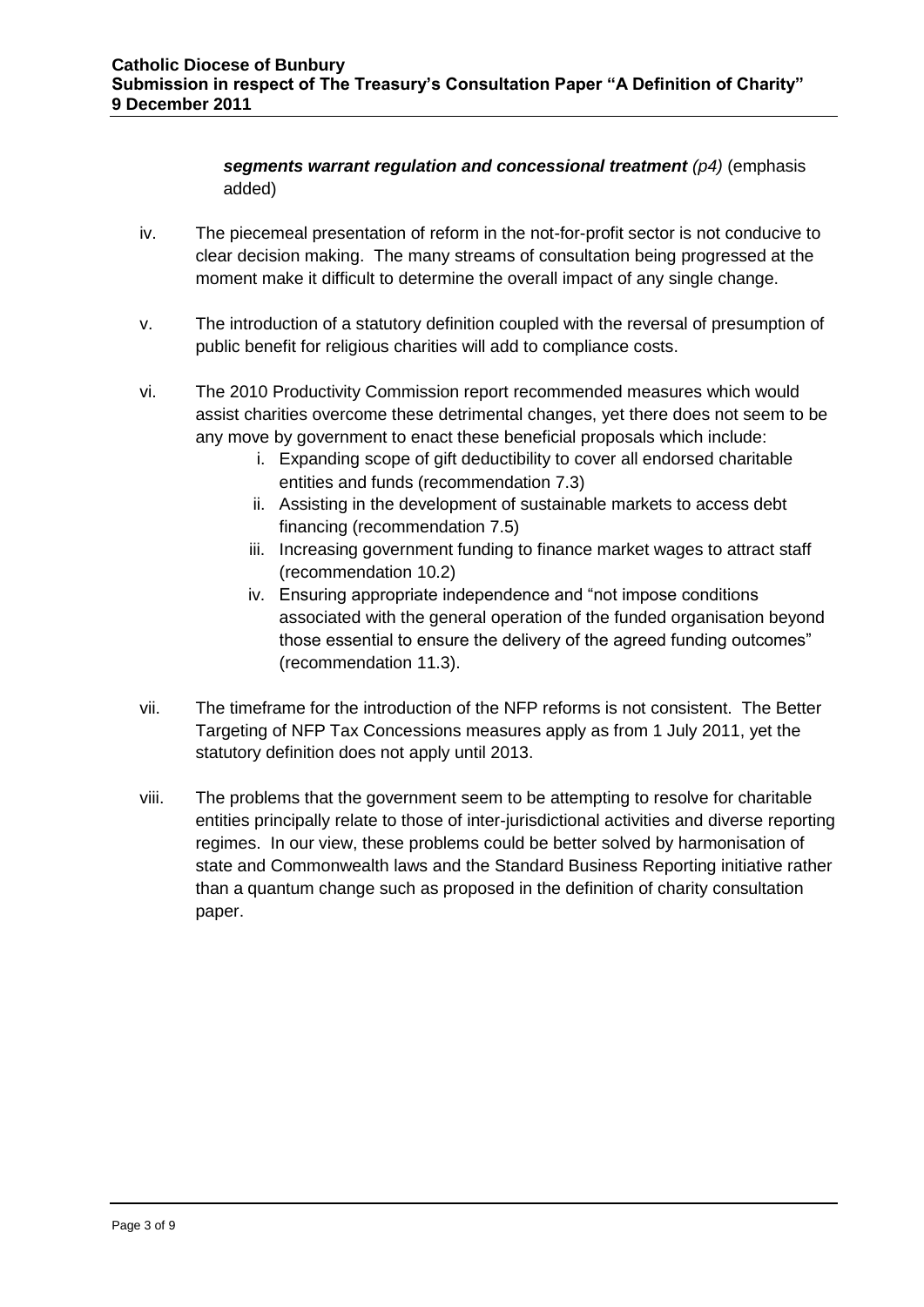#### **Specific Issues Relating to the Proposals**

In the event that the definition is legislated, the Diocese wishes to raise the following matters which in our view require attention to maintain fairness and equity for the charitable sector in general, and religious entities in particular.

#### *Consultation Question*

# *1. Are there any issues with amending the 2003 definition to replace the 'dominant purpose' requirement with the requirement that a charity have an exclusively charitable purpose?*

The Diocese strongly recommends that the concept of "dominant purpose" be retained. The adoption of "exclusive" leads to looking at purposes in isolation which then potentially leads to invalidation of charitable status.

Many entities would have potential issues with distinctions between purposes and activities in their constitutional documents. Abandoning dominant purposes means that significant legal work is required to categorically ensure all purposes are explicitly charitable.

Further, as shown below in the discussion about activities, what is currently a charitable purpose may at some point be redefined as non charitable. This would invalidate the charitable concession even if the purpose is only "incidental or ancillary".

#### *Consultation Questions*

*5. Could the term 'for the public benefit' be further clarified, for example, by including additional principles outlined in ruling TR 2011/D2 or as contained in the Scottish, Ireland and Northern Ireland definitions or in the guidance material of the Charities Commission of England and Wales?* 

# *6. Would the approach taken by England and Wales of relying on the common law and providing guidance on the meaning of public benefit, be preferable on the grounds it provides greater flexibility?*

The Diocese disagrees with the codification of the concepts of "practical utility" and "public benefit". These matters, once in legislated form, will be dependent on subjective assessments of what constitutes practical utility or public benefit. As noted below, public hostility to religion in general and freedom to express one's religion coupled with increasing political aggravation constitutes a threat to the historical reality of the utility and benefit religion has provided to the fabric of our society.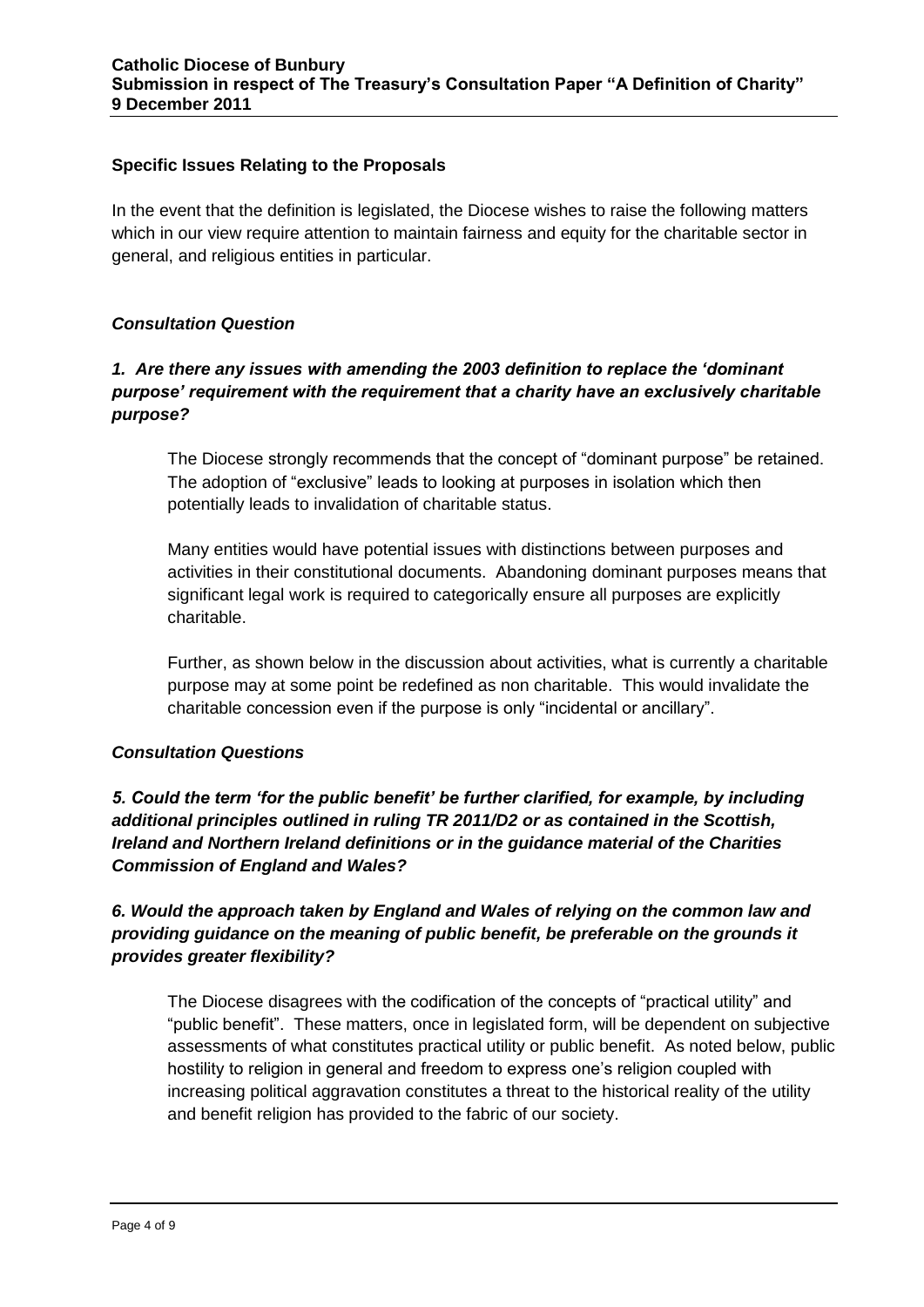There are practical problems with legislating a public benefit test for churches in that church members (ministers of religion) also receive benefits from the church. On a strict interpretation, the church could fail such a test and it seems that intervention from the regulator is necessary to assist charities to substantiate this requirement.

With the Catholic Church, active ministers of religion are dependent on the church (their parish community) for their personal, accommodation and living expenses. Retired clergy and clergy appointed to diocesan positions are dependent on the Church itself for the same "benefits". The England and Wales approach provides less security in interpretation as changes are subject to current administrative views without necessarily being approved by an elected legislature.

#### *Consultation Questions*

*7. What are the issues with requiring an existing charity or an entity seeking approval as a charity to demonstrate they are for the public benefit?* 

*8. What role should the ACNC have in providing assistance to charities in demonstrating this test, and also in ensuring charities demonstrate their continued meeting of this test?* 

### *9. What are the issues for entities established for the advancement of religion or education if the presumption of benefit is overturned?*

The Diocese strongly recommends that the presumption of public benefit rebuttal be retained in any legislation for the first three heads of charitable purposes identified in Pemsel's case.

Item 79 in the discussion paper is confusing. Whether a charity meets one of the three heads of charitable purpose should be a question of fact. If the government has concerns that a particular charity's activities do not match its purposes then it is appropriate that these are challenged by the government.

It should not mean that charities have the burden of proving they are for the public benefit. The three heads of charity in Pemsel's case have historically proven to be for the public benefit. Overturning this tradition and precedence seems to be more a matter of convenience for the government so that it avoids the *"administratively difficult and costly"* process of rebutting the presumption.

Item 83 is dismissive of the onus of proof placed on charities to prove public benefit. To argue that compliance costs "*may not increase*" for charities because they already have to review their status pays little regard to the difference between substantiating a situation where one is presumed to be a charity and one where there is an onus of proof to defend such status. With constantly changing legislation and interpretations over time, there will be significant compliance costs including legal reviews to justify the public benefit test.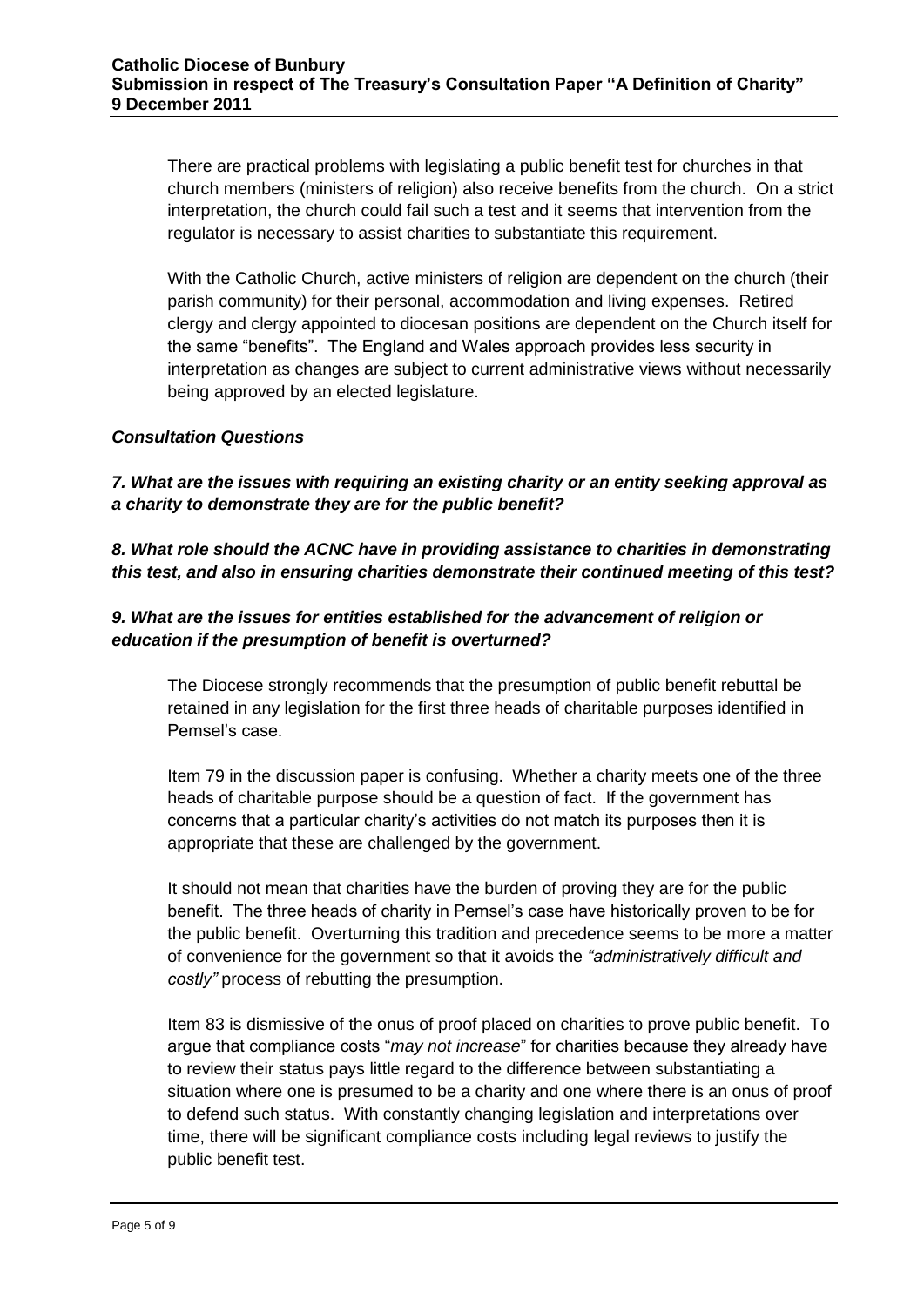Item 84 seeks to reassure, some might say via platitudes, the potential approach of the ACNC in supporting charities demonstrating public benefit. Such reassurances are hollow in the light of progressive restrictions and compliance costs imposed on charitable entities' operations.

If an entity proves public benefit, why is it then proposed to be subject to further compliance and administration in the form of ongoing obligations to make statements of the actual public benefit provided? This seems meaningless particularly when related to the concept of intangible spiritual benefits "offered" by religious entities. The concept of practical utility is a real risk to religious entities in view of current political trends. Spiritual benefits could be discounted at the whim of a change in policy.

Item 90 exposes the risks the reversal of the presumption of public benefit rebuttal poses to the Catholic Church; in particular,

*"If there are concerns that a religion is causing detriment or harm, this would be considered in assessing whether they pass the public benefit test. An organisation that has been approved as a charity will be at risk of losing its status as a charity if it is able to be demonstrated that it is causing significant detriment or harm."* 

Examples of instances where religious entities have been portrayed as causing detriment or harm can be taken from the contents of a presentation by Hon Greg Smith SC at the Thirteenth Meeting of Experts of the International Religious Liberty Association hosted by the Sydney Law School (*quotes taken from The Quadrant, October 2011*). These include:

- *"The Boycotts Divestment and Sanctions Resolution against Jewish businesses passed in December 2010 by the Marrickville Council*". Here local government policy specifically targeted an ethno religious group. This example shows the trend in a particularly public ideology which is hostile to religious belief and practice.
- The Victorian parliament passed legislation concerning abortion in 2008. *"Section 8 of the Victorian Abortion Law Reform Act, eliminates the right to conscientious objection by mandating doctors to either participate in the abortion process or recommend a doctor who will do so".* Advocating that Catholic doctors and health professionals act in accordance with their faith and the Catholic Church's teaching on abortion would contravene this law and expose the Church to a disqualifying activity.
- "*Senator Xenophon recently announced that he would introduce a private members' bill in the Senate to, in effect, repeal section 127 of the Evidence Act, according to which a person who is a member of the clergy of any church or religious denomination is entitled to refuse to divulge to a court the contents of a religious confession made to that member of the clergy*". If such a law was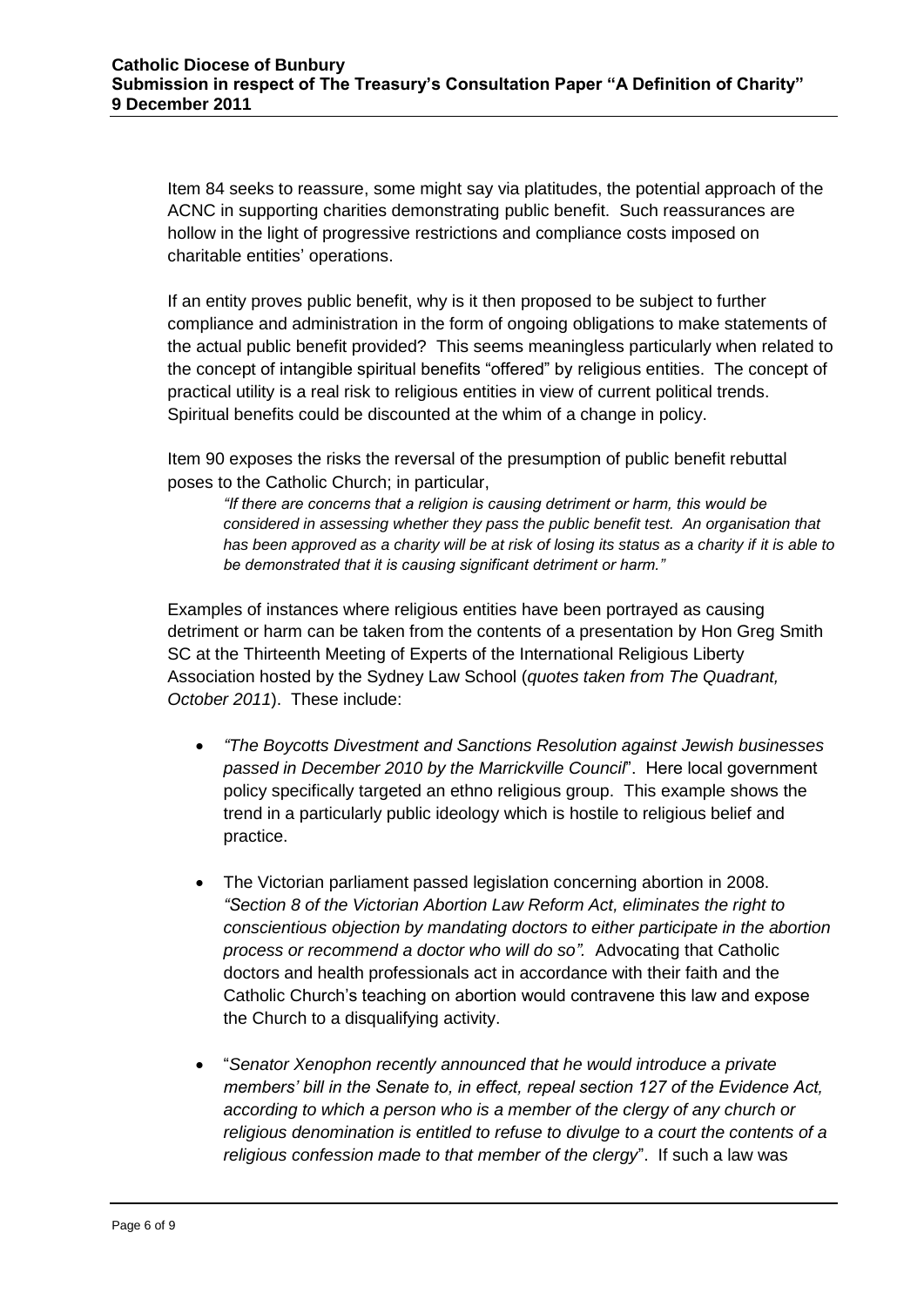passed and the Church continued to exercise its right to freely express religion, it would be in contravention of the new law, engaging in a disqualifying activity and perceived as causing detriment or harm (presumably to any form of official enquiry).

In our view any of the above examples would be potential grounds for the Catholic Church to fail the tests outlined in item 90 and therefore lose its status as a charitable entity. This is an unacceptable situation for religious charities.

The public benefit issue can not be dismissed by asserting that no "particular difficulties" have arisen in overseas jurisdictions (item 92). The problems will arise in the future, not in the past. Is there any evidence provided to substantiate whether any difficulties have been avoided? Were overseas charities surveyed?

#### *Consultation Questions*

*10. Are there any issues with the requirement that the activities of a charity be in furtherance or in aid of its charitable purpose?* 

# *11. Should the role of activities in determining an entity's status as a charity be further clarified in the definition?*

The Word Investments case highlights the conflict between statute and common law. As circumstances change in the future, statute could prevent the fair adaptation of charities to meet their mission. The government's more restrictive views as to what constitutes charitable activity as argued in the Word Investments case, one would assume, constitute the future trend in legislation should a definition be enshrined in statue law.

Item 97 refers to Draft Taxation Ruling 2011/D2 and uses the terms "isolated or insignificant" when the regulator considers whether an activity would affect charitable status. These terms are not in accordance with the common law or even the final version of the ruling TR 2011/4. The Diocese does not see the need for activities to be clarified in the regulation on the following grounds:

- i. TR 2011/4 paragraph 198 states that *"it does not matter that [the entity's] activities may not be intrinsically charitable. It is the purpose in furtherance of which the activities are carried out, and not the character of the activities themselves, that determines whether an institution has a charitable purpose";* and
- ii. It is not "isolated or insignificant" that determines whether an activity supports a charitable purpose but rather *"incidental or ancillary" if it tends to assist or naturally goes with the achievement of the charitable purpose.*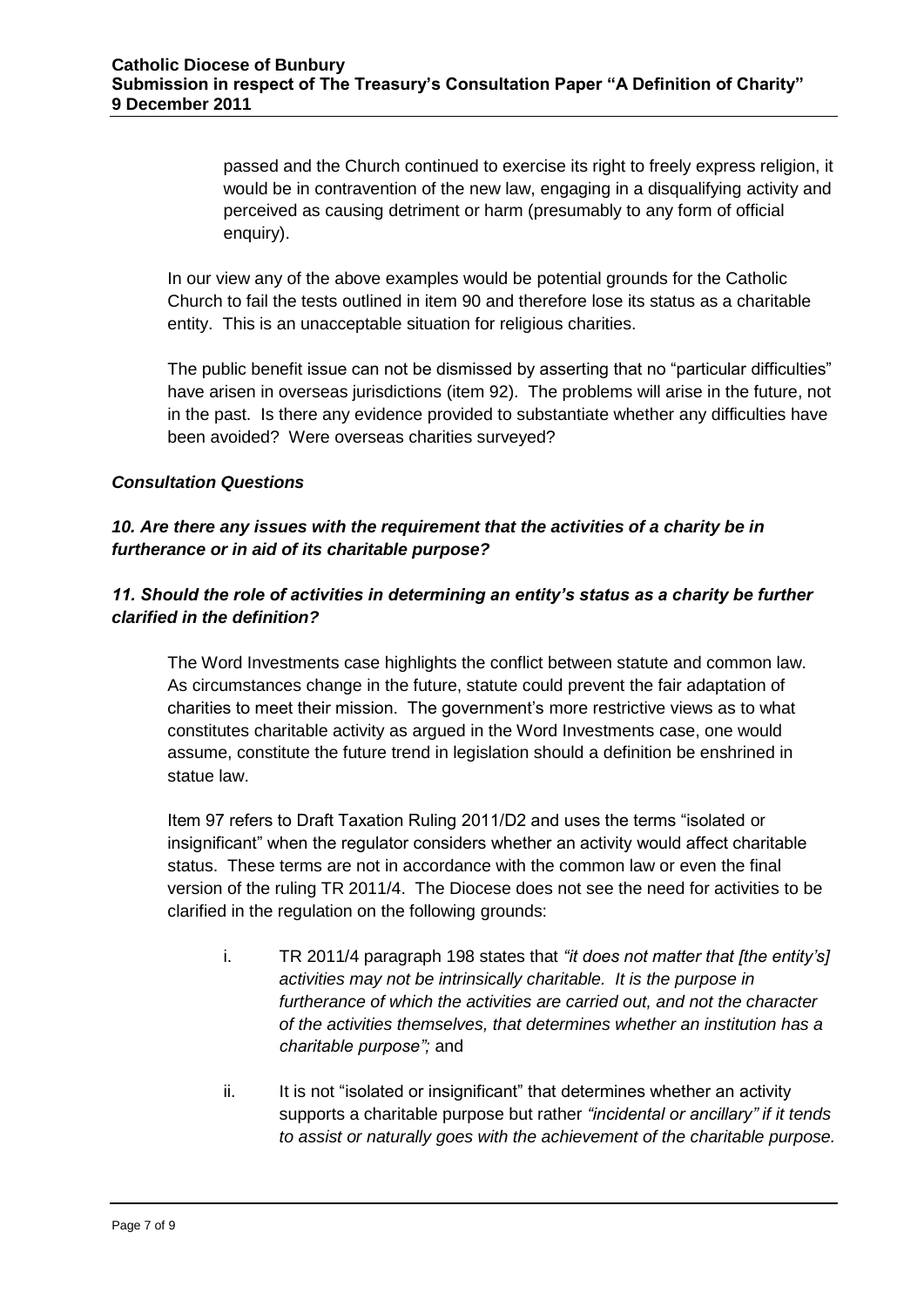*It does not mean a purpose that is minor in quantitative terms*" TR2011/4 paragraph 28.

#### *Consultation questions*

### *12. Are there any issues with the suggested changes to the Charities Bill 2003 as outlined above to allow charities to engage in political activities?*

### *13. Are there any issues with prohibiting charities from advocating a political party, or supporting or opposing a candidate for political office?*

The Diocese considers that the political advocacy proposals contained in the Charities Bill 2003 are redundant and do not need to be enacted in current legislation. The Aid/Watch case clearly determined that there is no doctrine in Australia that excludes political purposes from being charitable (item 105).

It is therefore puzzling why the consultation paper proposes the removal of only paragraph 8(2)(c) from the Charities Bill 2003 list of political activities? Advocating a party (paragraph  $8(2)(a)$ ) or a candidate (paragraph  $8(2)(b)$ ) in support of the change to government law or policy should not be a disqualifying activity as it is aimed at the same purpose as 8(2)(c).

Any codification of political advocacy activities will adversely impact the Catholic Church. Religious leaders must retain the ability to express religious belief and values even if this included identifying parties or candidates with policies at odds with the Church's teachings.

If the charitable purpose is presumed, the onus should be to prove activities are incompatible with that purpose, not that they are incompatible with third party or outside perceptions of what the Church should be doing.

With the reversal of the presumption of public benefit, the religious charity is now obliged to prove that such political activities are for the public benefit. The retention of clauses 8(2)(a) and 8(2)(b) arguably represents a restriction on freedom of religious expression and contravenes section 116 of the Constitution:

*The Commonwealth shall not make any law for establishing any religion, or for imposing any religious observance, or for prohibiting the free exercise of any religion, and no religious test shall be required as a qualification for any office or public trust under the Commonwealth (emphasis added)*

Item 111 requires political activities satisfy a public benefit test whereas the Diocese argues that it is the established charitable purpose test that should be satisfied.